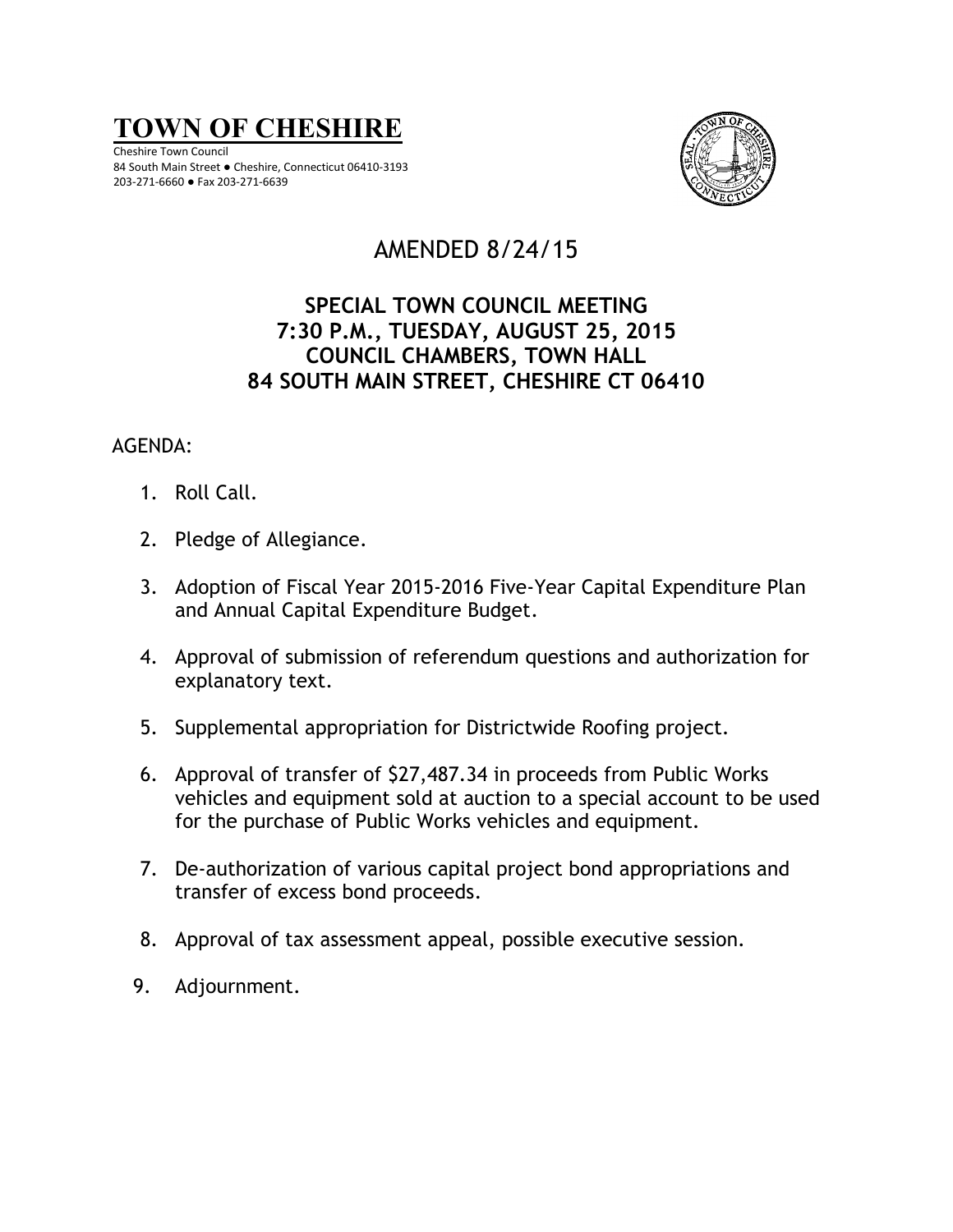# RESOLUTION #082515-1

Items 1 – 26 - From Bond Council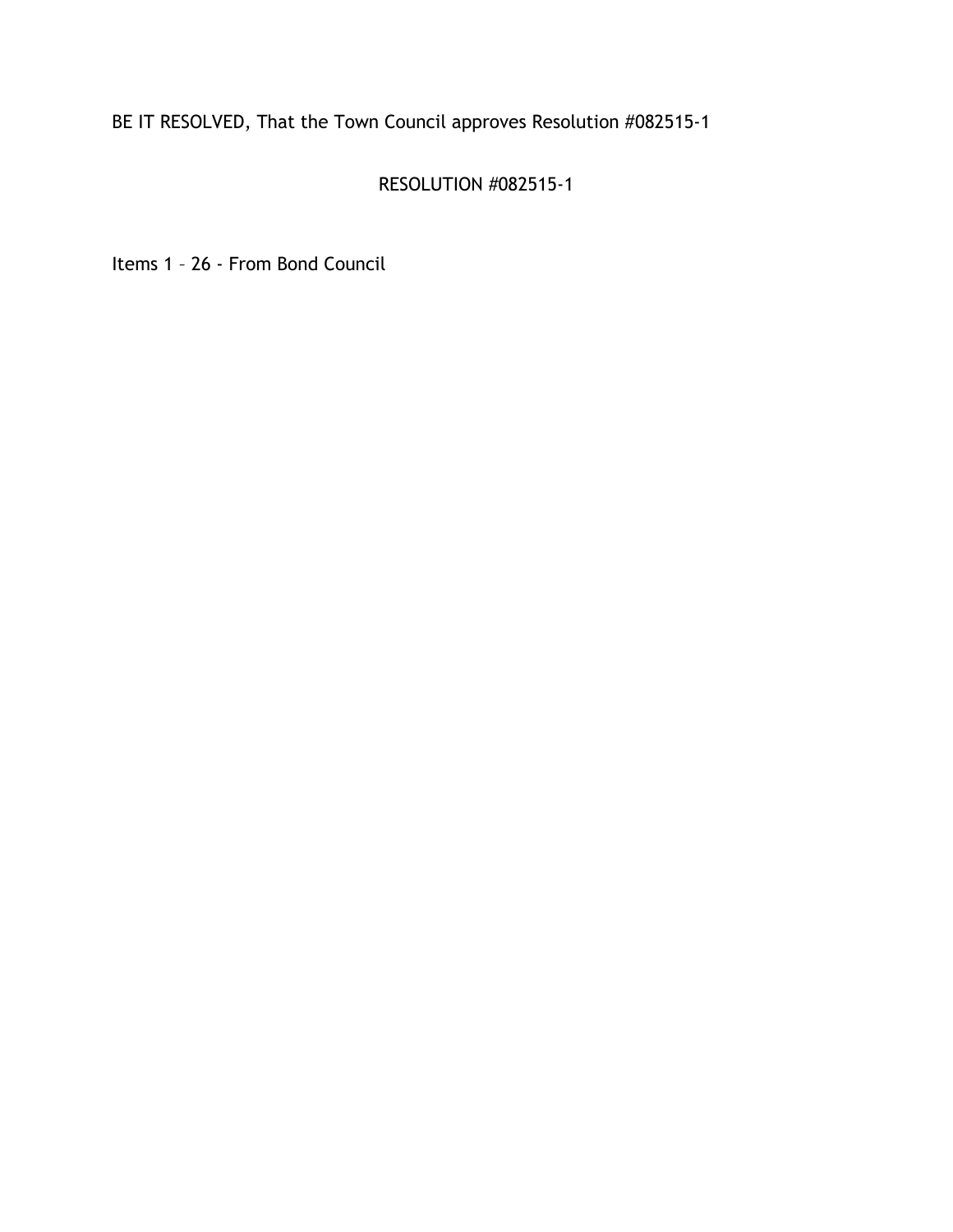### RESOLUTION #082515-2

BE IT RESOLVED, that the Town Council adopts the Five Year Omnibus Capital Expenditure Plan for Fiscal Years 2015-2016 through 2019-2020 in accordance with the recommendation of the Town Council Budget Committee.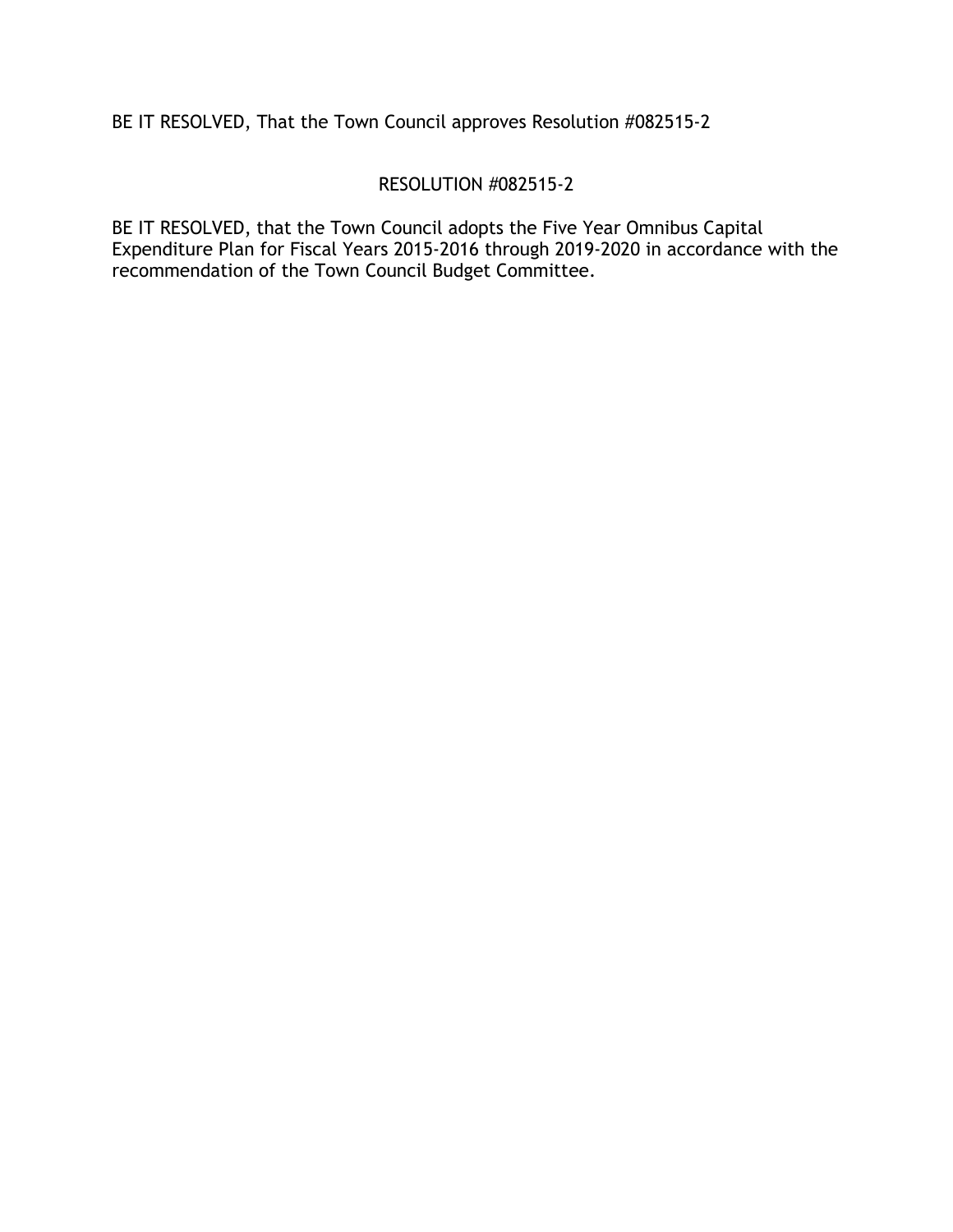Resolution Providing For Submission of FY 2015-2016 Capital Expenditure Budget Resolutions To The Voters In Conjunction With the General Election on November 3, 2015

#### RESOLUTION #082515-3

RESOLVED: That the resolutions entitled "Resolution Appropriating \$500,000 For Land Acquisition And Authorizing The Issuance of \$500,000 Bonds Of The Town To Meet Said Appropriation And Pending The Issuance Thereof The Making Of Temporary Borrowings For Such Purpose", "Resolution Appropriating \$1,750,000 For The Road Repavement Project And Authorizing The Issuance Of \$1,750,000 Bonds Of The Town To Meet Said Appropriation And Pending The Issuance Thereof The Making Of Temporary Borrowings For Such Purpose", "Resolution Appropriating \$3,125,000 For The Replacement Of The East Johnson Road Bridge Over The Quinnipiac River And Authorizing The Issuance Of \$3,125,000 Bonds Of The Town To Meet Said Appropriation And Pending The Issuance Thereof The Making Of Temporary Borrowings For Such Purpose", "Resolution Appropriating \$1,383,000 For Interior Improvements To Cheshire High School And Authorizing The Issuance Of \$1,383,000 Bonds Of The Town To Meet Said Appropriation And Pending The Issuance Thereof The Making Of Temporary Borrowings For Such Purpose", "Resolution Appropriating \$200,000 For The Construction Of Improvements To The Cheshire High School Science Classrooms And Labs And Authorizing The Issuance Of \$200,000 Bonds Of The Town To Meet Said Appropriation And Pending The Issuance Thereof The Making Of Temporary Borrowings For Such Purpose", and "Resolution Appropriating \$250,000 For Window Replacements And Energy Improvements At Cheshire High School, Darcy Kindergarten Center, Chapman Elementary School And Highland Elementary School And Authorizing The Issuance Of \$250,000 Bonds Of The Town To Meet Said Appropriation And Pending The Issuance Thereof The Making Of Temporary Borrowings For Such Purpose", adopted by the Town Council on August 25, 2015, be submitted to the Town electors for approval or disapproval at a referendum in conjunction with the general election to be held on Tuesday, November 3, 2015, between the hours of 6:00 a.m. and 8:00 p.m. (E.S.T.), and that the warning of said referendum shall state the questions to be voted upon as follows:

1. Shall the resolution entitled "Resolution Appropriating \$500,000 For Land Acquisition And Authorizing The Issuance of \$500,000 Bonds Of The Town To Meet Said Appropriation And Pending The Issuance Thereof The Making Of Temporary Borrowings For Such Purpose", adopted by the Town Council on August 25, 2015, be approved?

The ballot label for said question shall read as follows:

Shall the \$500,000 appropriation and bond authorization for the land acquisition be approved?

YES NO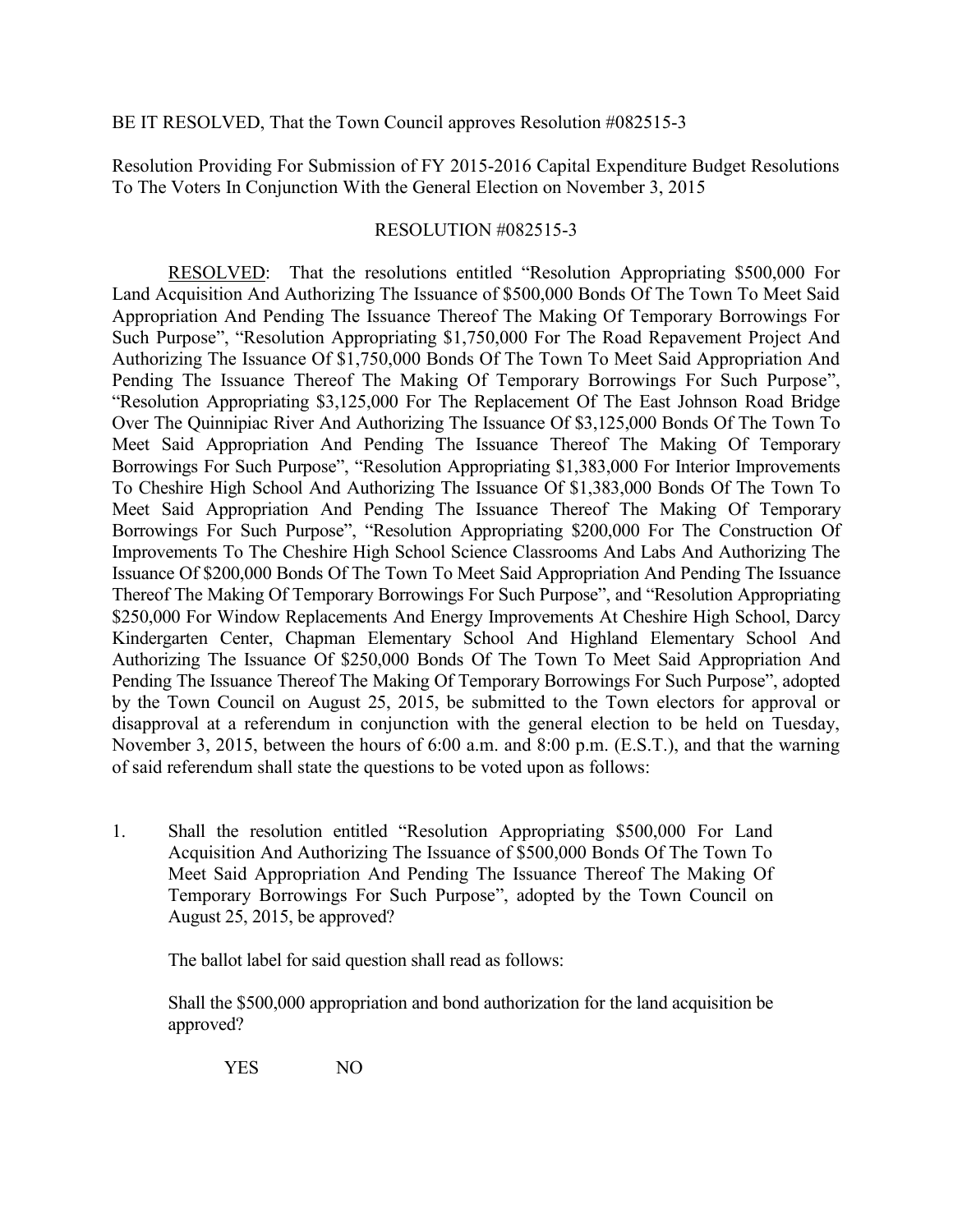2. Shall the resolution entitled "Resolution Appropriating \$1,750,000 For The Road Repavement Project And Authorizing The Issuance Of \$1,750,000 Bonds Of The Town To Meet Said Appropriation And Pending The Issuance Thereof The Making Of Temporary Borrowings For Such Purpose", adopted by the Town Council on August 25, 2015, be approved?

The ballot label for said question shall read as follows:

Shall the \$1,750,000 appropriation and bond authorization for the road repavement project be approved?

YES NO

3. Shall the resolution entitled "Resolution Appropriating \$3,125,000 For The Replacement Of The East Johnson Road Bridge Over the Quinnipiac River And Authorizing The Issuance Of \$3,125,000 Bonds Of The Town To Meet Said Appropriation And Pending The Issuance Thereof The Making Of Temporary Borrowings For Such Purpose", adopted by the Town Council on August 25, 2015, be approved?

The ballot label for said question shall read as follows:

Shall the \$3,125,000 appropriation and bond authorization for the replacement of the East Johnson Road Bridge over the Quinnipiac River project be approved?

YES NO

4. Shall the resolution entitled "Resolution Appropriating \$1,383,000 For Interior Improvements to Cheshire High School And Authorizing The Issuance Of \$1,383,000 Bonds Of The Town To Meet Said Appropriation And Pending The Issuance Thereof The Making Of Temporary Borrowings For Such Purpose", adopted by the Town Council on August 25, 2015, be approved?

The ballot label for said question shall read as follows:

Shall the \$1,383,000 appropriation and bond authorization for the interior improvements to Cheshire High School be approved?

YES NO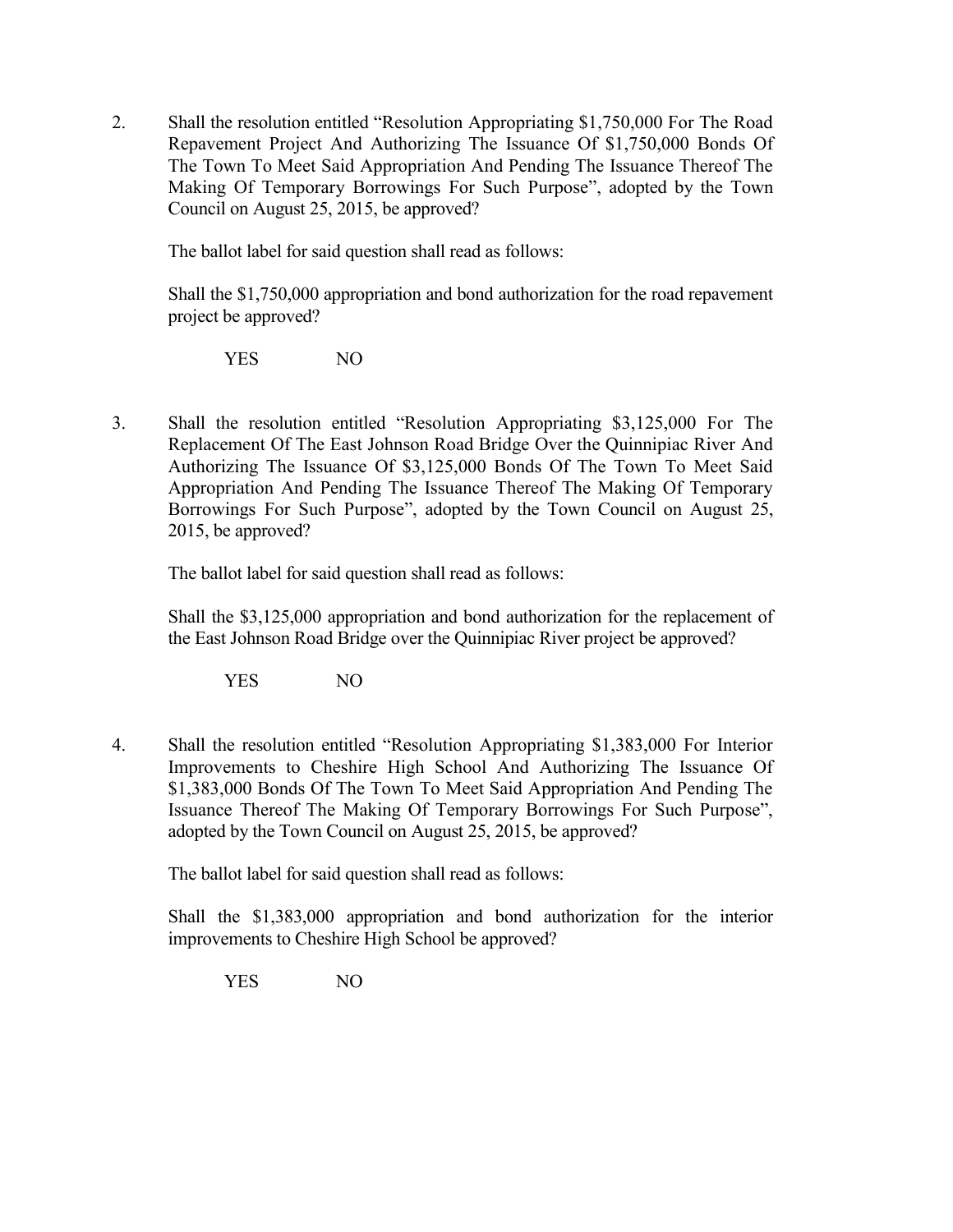5. Shall the resolution entitled "Resolution Appropriating \$200,000 For The Construction Of Improvements To The Cheshire High School Science Classrooms and Labs And Authorizing The Issuance Of \$200,000 Bonds Of The Town To Meet Said Appropriation And Pending The Issuance Thereof The Making Of Temporary Borrowings For Such Purpose", adopted by the Town Council on August 25, 2015, be approved?

The ballot label for said question shall read as follows:

Shall the \$200,000 appropriation and bond authorization for science classroom and lab improvements at Cheshire High School be approved?

YES NO

6. Shall the resolution entitled "Resolution Appropriating \$250,000 For Window Replacements At Cheshire High School, Darcy Kindergarten Center, Chapman Elementary School And Highland Elementary School And Authorizing The Issuance Of \$250,000 Bonds Of The Town To Meet Said Appropriation And Pending The Issuance Thereof The Making Of Temporary Borrowings For Such Purpose", adopted by the Town Council on August 25, 2015, be approved?

The ballot label for said question shall read as follows:

Shall the \$250,000 appropriation and bond authorization for window replacements at Cheshire High School, Darcy Kindergarten Center, Chapman Elementary School and Highland Elementary School be approved?

YES NO

The warning shall also state that the full text of each of the aforesaid bond resolutions is on file, open to public inspection, in the office of the Town Clerk, that the vote on each of the aforesaid bond resolutions is taken under the authority of Sections 7-3 and 7-4 of the Charter of the Town of Cheshire, and Chapter 152 of the Connecticut General Statutes, as amended, and that absentee ballots will be available in accordance with law in the office of the Town Clerk.

BE IT FURTHER RESOLVED, that the Town Clerk is authorized to develop and produce in significant quantity the explanatory text for said referendum questions.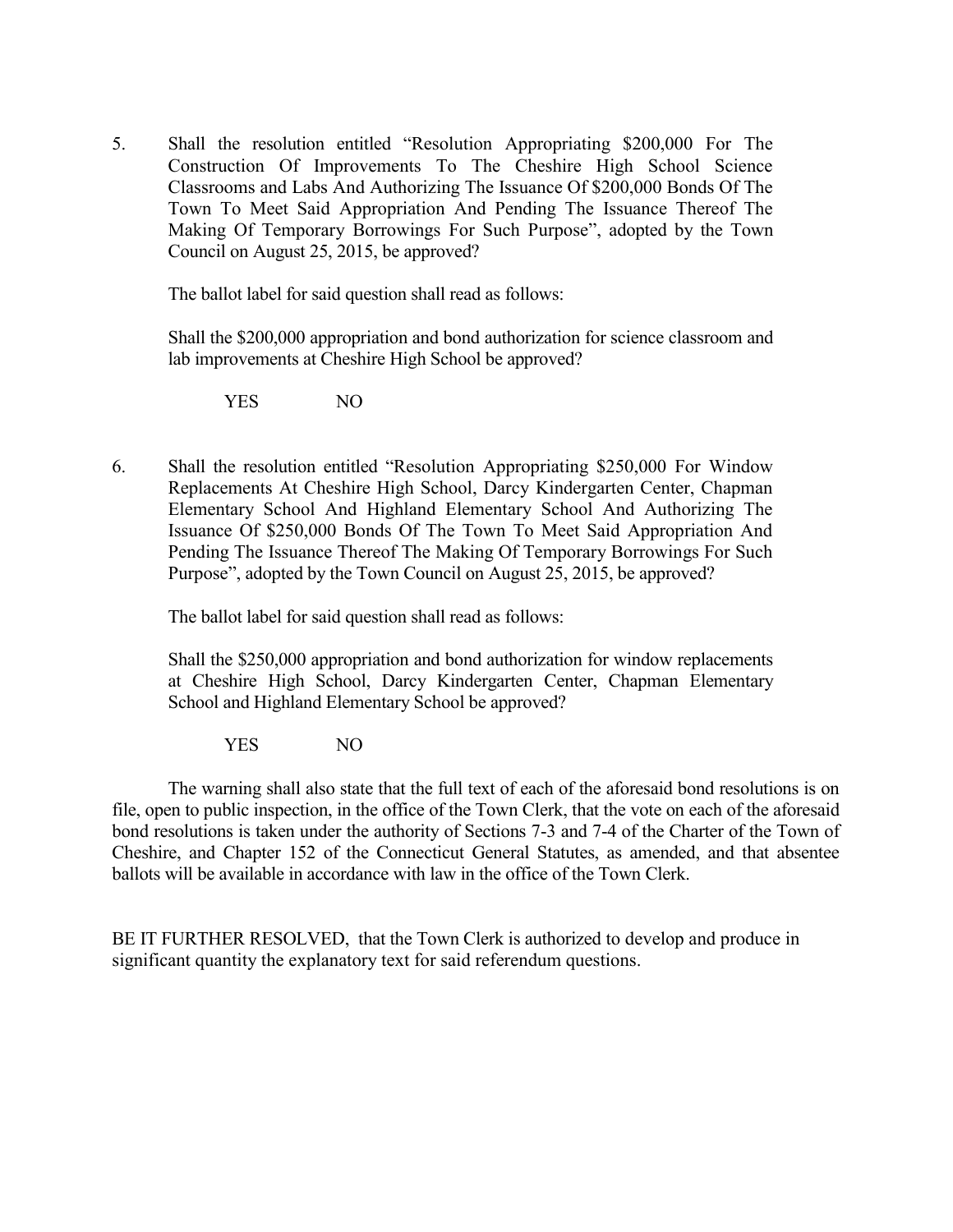#### RESOLUTION #082515-4

#### **RESOLUTION AMENDING A RESOLUTION APPROPRIATING \$125,000 FOR DISTRICT WIDE ROOF REPAIRS, MAINTENANCE AND REPLACEMENTS AND AUTHORIZING THE ISSUANCE OF \$125,000 BONDS OF THE TOWN TO MEET SAID APPROPRIATION AND PENDING THE ISSUANCE THEREOF THE MAKING OF TEMPORARY BORROWINGS FOR SUCH PURPOSE**

#### RESOLVED:

Section 1. Section 1 of the resolution entitled "Resolution Appropriating \$125,000 For District Wide Roof Repairs, Maintenance And Replacements And Authorizing The Issuance Of \$125,000 Bonds Of the Town To Meet Said Appropriation And Pending The Issuance Thereof The Making Of Temporary Borrowings For Such Purpose", adopted by the Town Council on August 19, 2014, (the "Resolution") is hereby amended to increase the appropriation therein by \$40,000, from \$125,000 to \$165,000, thereby making said Section read as follows:

*"Section 1. The sum of \$165,000 is appropriated for district wide roof repairs, maintenance, replacements and installation of an ice melt system, said appropriation to be inclusive of any and all State and Federal grants-in-aid thereof, and for administrative, printing, legal and financing costs related thereto."*

Section 2. The first sentence of Section 2 of the Resolution is hereby amended to increase the bond authorization therein by \$40,000 from \$125,000 to \$165,000, thereby making said sentence read as follows:

*"Section 2. To meet said appropriation \$165,000 bonds of the Town or so much thereof as shall be necessary for such purpose, shall be issued, maturing not later than the maximum maturity permitted by the General Statutes of Connecticut, as amended from time to time (the "Connecticut General Statutes")."*

Section 3. Section 6 of the Resolution shall be applicable to the appropriation added by this amendment as of the date of adoption of such amendment.

Section 4. Except as specifically amended hereby, all provisions of the Resolution remain in full force and effect, and the Resolution, as revised, is hereby confirmed, ratified and approved in all respects.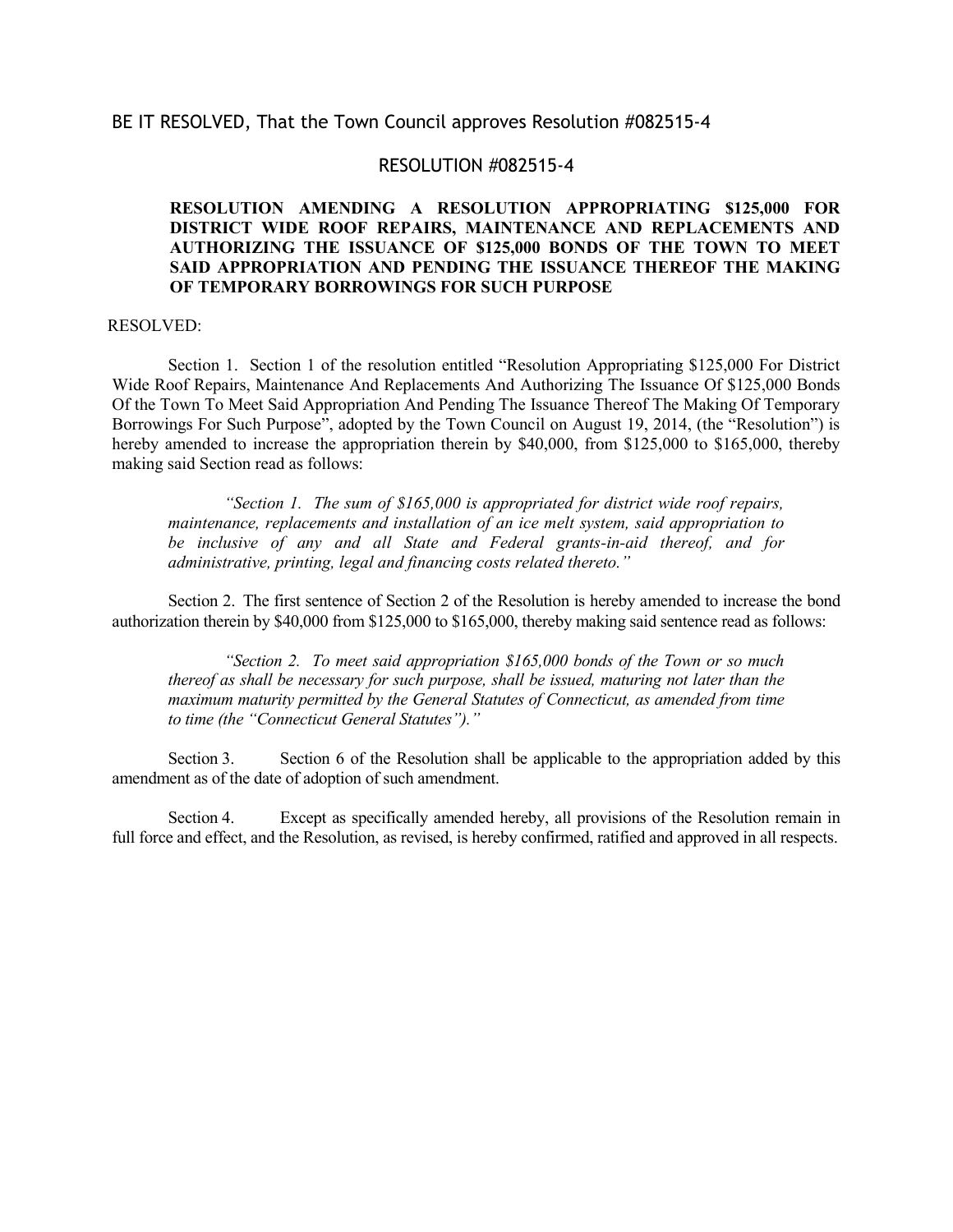### RESOLUTION #082515-5

BE IT RESOLVED, that the Town Council approves a transfer of \$27,487.34 from FY 15 sale of Public Works vehicles and equipment to a Special Revenue Account to be used toward the capital purchase of Public Works Dump Trucks and Plows, and

BE IT FURTHER RESOLVED, that \$9,600 from FY 16 auction proceeds are transferred to said Special Revenue Account to be used for future purchases of Public Works vehicles and equipment.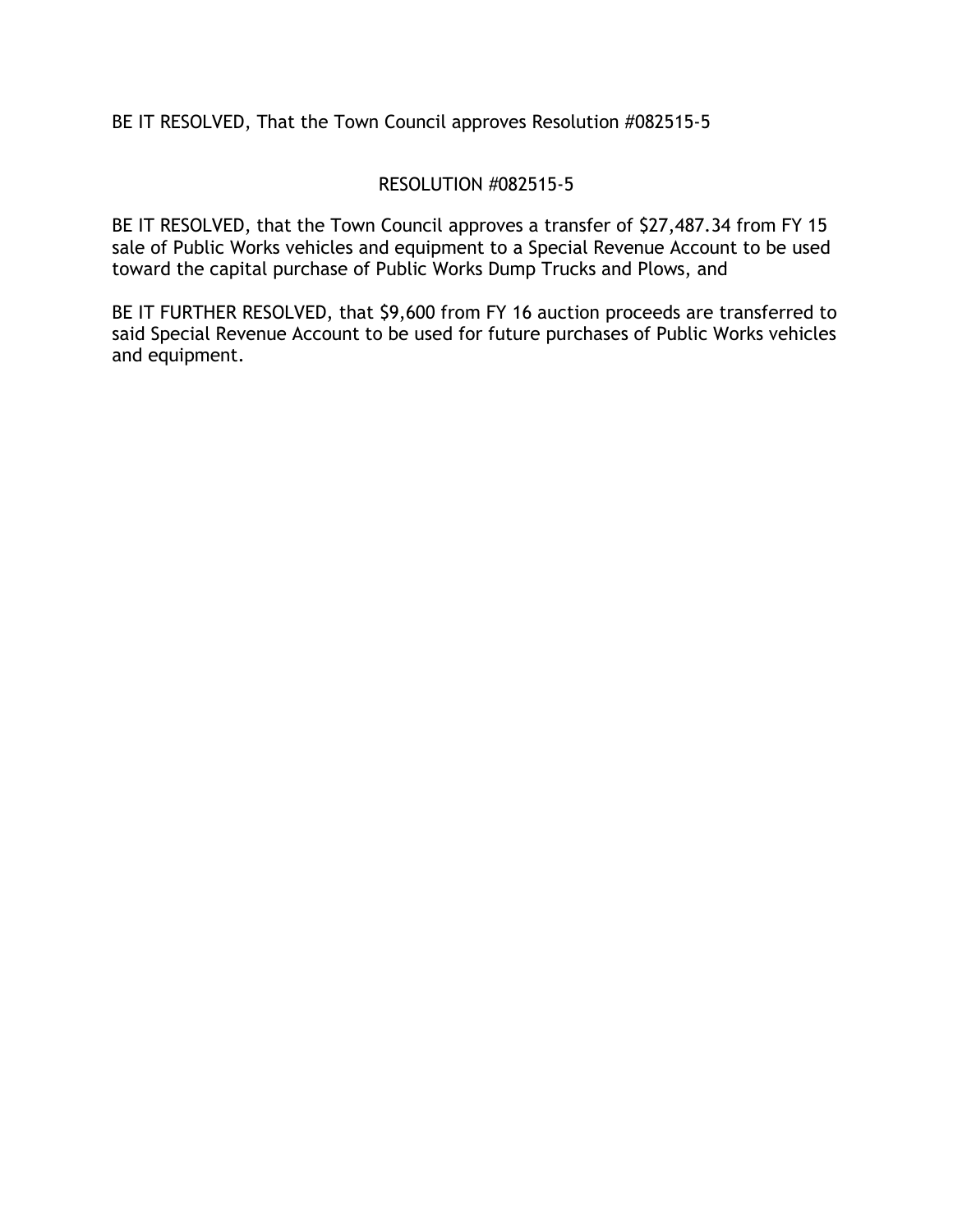### RESOLUTION #082515-6

BE IT RESOLVED, that the Town Council

De-authorization of bonds

*BE IT RESOLVED, that the bond authorizations totaling \$328,248 for the Marion Road Improvements and the Mixville Pump Station capital projects are hereby reduced by the Town Council, as the projects are completed or no longer need said bonding authorizations to be completed, and* 

*BE IT FURTHER RESOLVED, that the Town Council transfers residual bond proceeds of \$94,388 from the North Brooksvale Road Drainage Improvements Project to fund a portion of the \$349,500 Road Repaving Project appropriation.*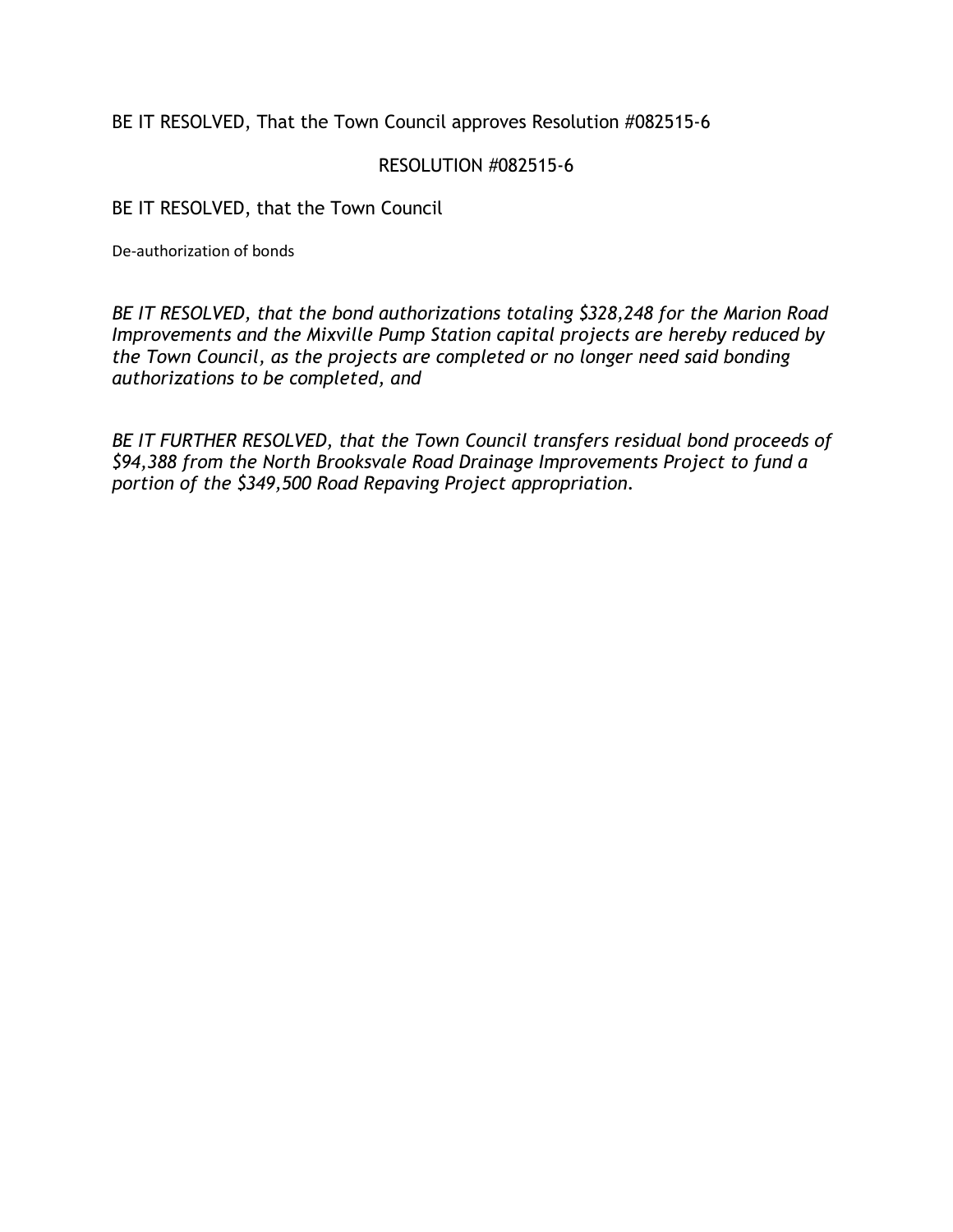## RESOLUTION #082515-7

BE IT RESOLVED, that the Town Council

De-authorization of CNR